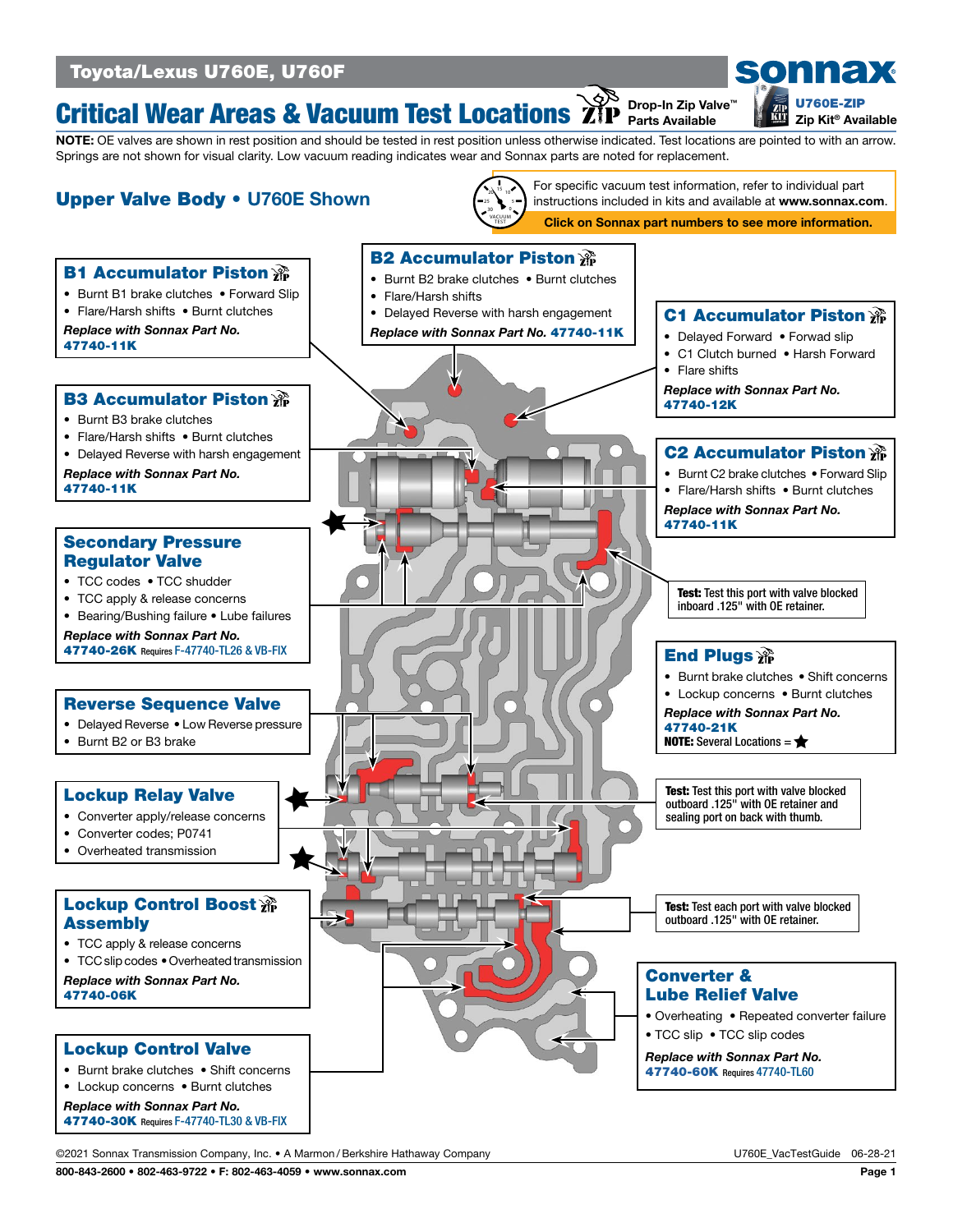# Toyota/Lexus U760E, U760F

#### Critical Wear Areas & Vacuum Test Locations Drop-In Zip Valve™ Parts Available

NOTE: OE valves are shown in rest position and should be tested in rest position unless otherwise indicated. Test locations are pointed to with an arrow. Springs are not shown for visual clarity. Low vacuum reading indicates wear and Sonnax parts are noted for replacement.



upper side. The passage indicated (\*\*) will also need to be sealed to vacuum test the circuit.

©2021 Sonnax Transmission Company, Inc. • A Marmon /Berkshire Hathaway Company U760E\_VacTestGuide 06-28-21

800-843-2600 • 802-463-9722 • F: 802-463-4059 • www.sonnax.com Page 2

[U760E-ZIP](https://www.sonnax.com/parts/3807-zip-kit) Zip Kit® Available

sonnax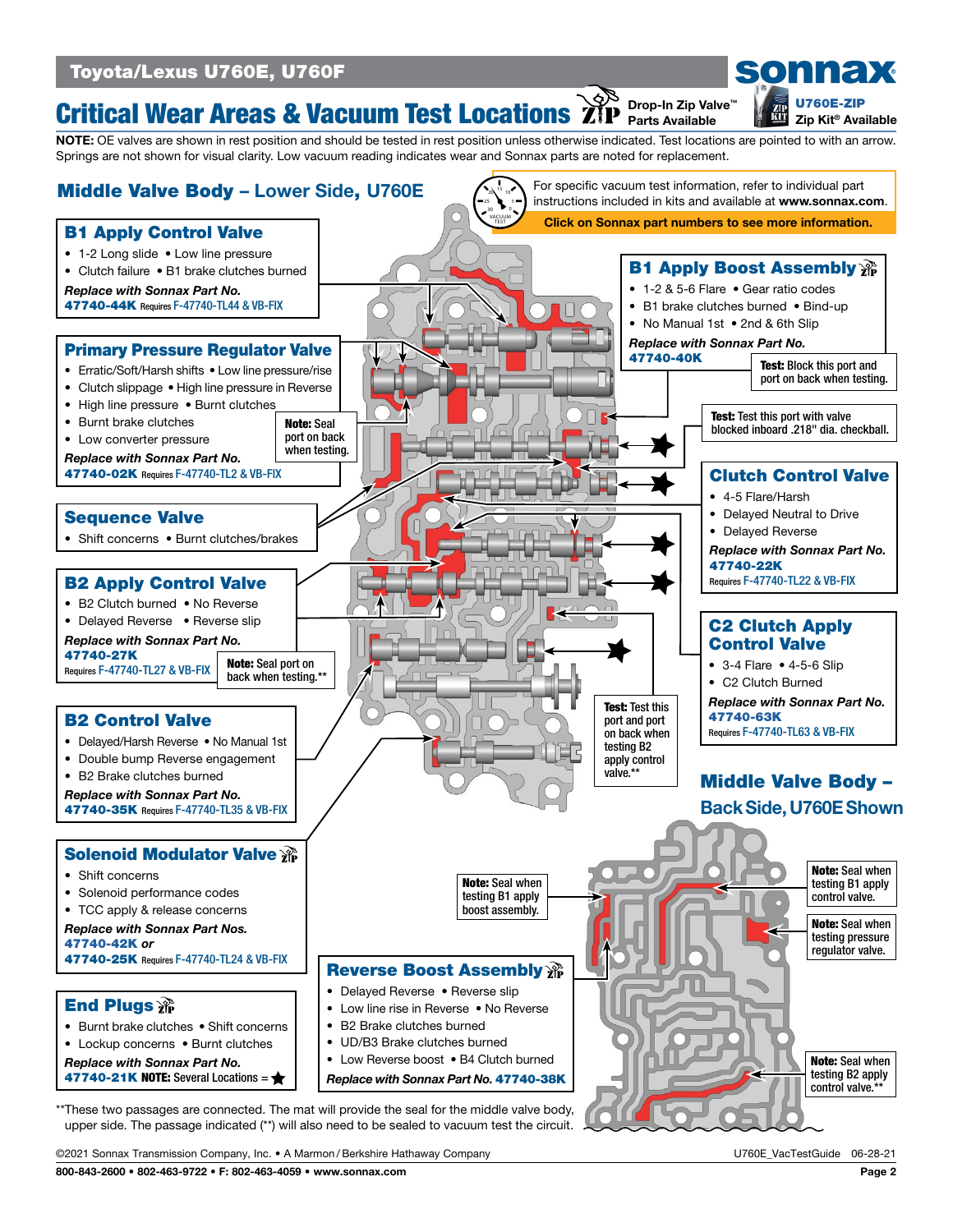sonnax

# OE Exploded View

### Upper Valve Body • U760E Shown

NOTE: Depending upon vehicle application, the OE springs shown may not be present.



©2021 Sonnax Transmission Company, Inc. • A Marmon /Berkshire Hathaway Company U760E\_VacTestGuide 06-28-21